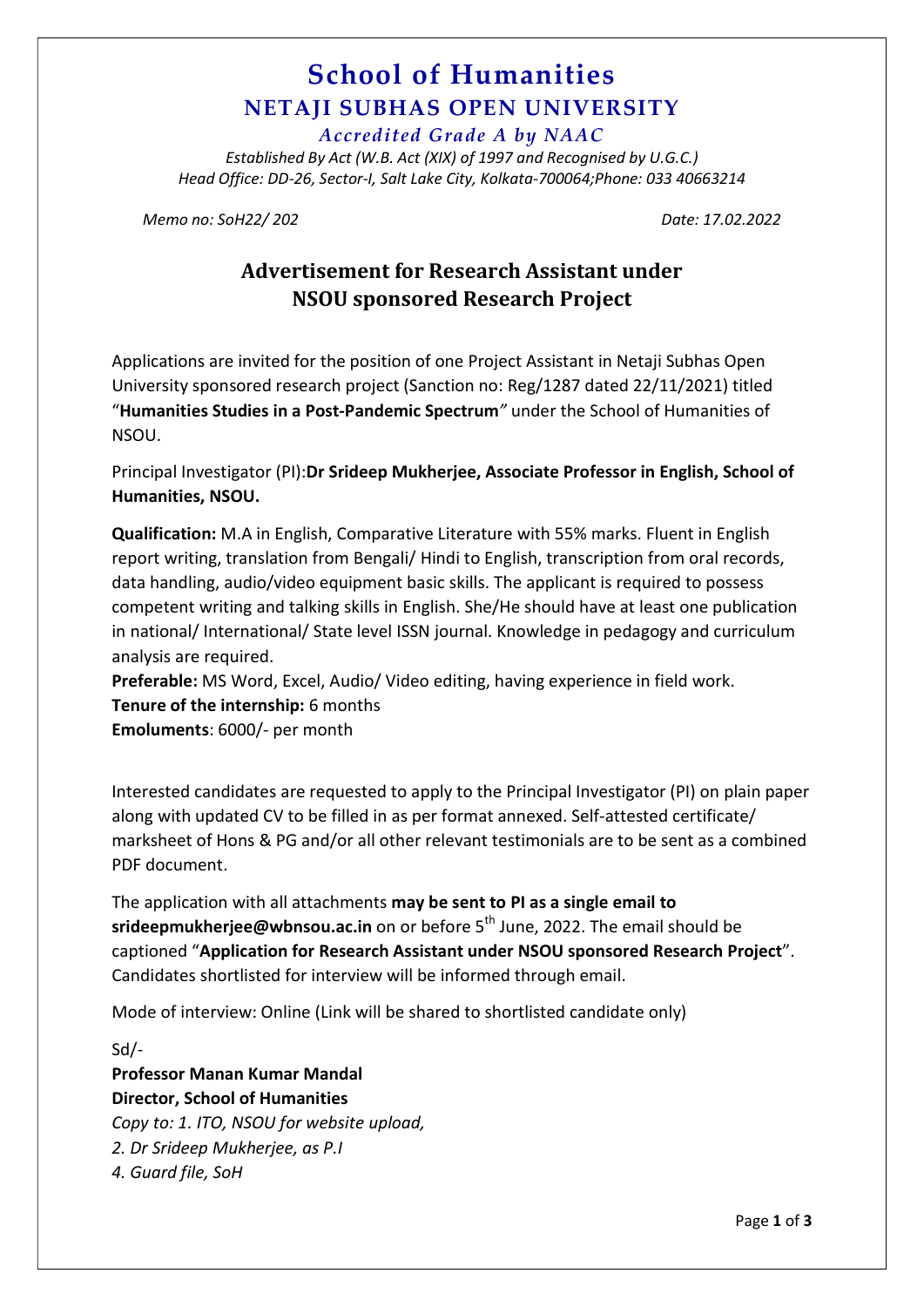# School of Humanities NETAJI SUBHAS OPEN UNIVERSITY

Accredited Grade A by NAAC

Established By Act (W.B. Act (XIX) of 1997 and Recognised by U.G.C.) Head Office: DD-26, Sector-I, Salt Lake City, Kolkata-700064;Phone: 033 40663214

Memo no: SoH22/ 202 **Date: 17.02.2022** 

### Application Format

Name:

Age: Sex: Mobile no: Email ID:

Permanent address:

Address for communication:

Academic qualification:

| Exam                       | Subject(s) | Board/            | <b>Marks</b> | Division/ |
|----------------------------|------------|-------------------|--------------|-----------|
|                            |            | <b>University</b> | percentage   | Class     |
| M.P/ICSE/CBSE (10          |            |                   |              |           |
| level)                     |            |                   |              |           |
|                            |            |                   |              |           |
| H.S/ISC/CBSE (12 level)    |            |                   |              |           |
|                            |            |                   |              |           |
|                            |            |                   |              |           |
| <b>B.A (Hons /General)</b> |            |                   |              |           |
|                            |            |                   |              |           |
|                            |            |                   |              |           |
| M.A                        |            |                   |              |           |
|                            |            |                   |              |           |
|                            |            |                   |              |           |
| M.Phil                     |            |                   |              |           |
|                            |            |                   |              |           |
|                            |            |                   |              |           |
| Ph.D                       |            |                   |              |           |
|                            |            |                   |              |           |
|                            |            |                   |              |           |